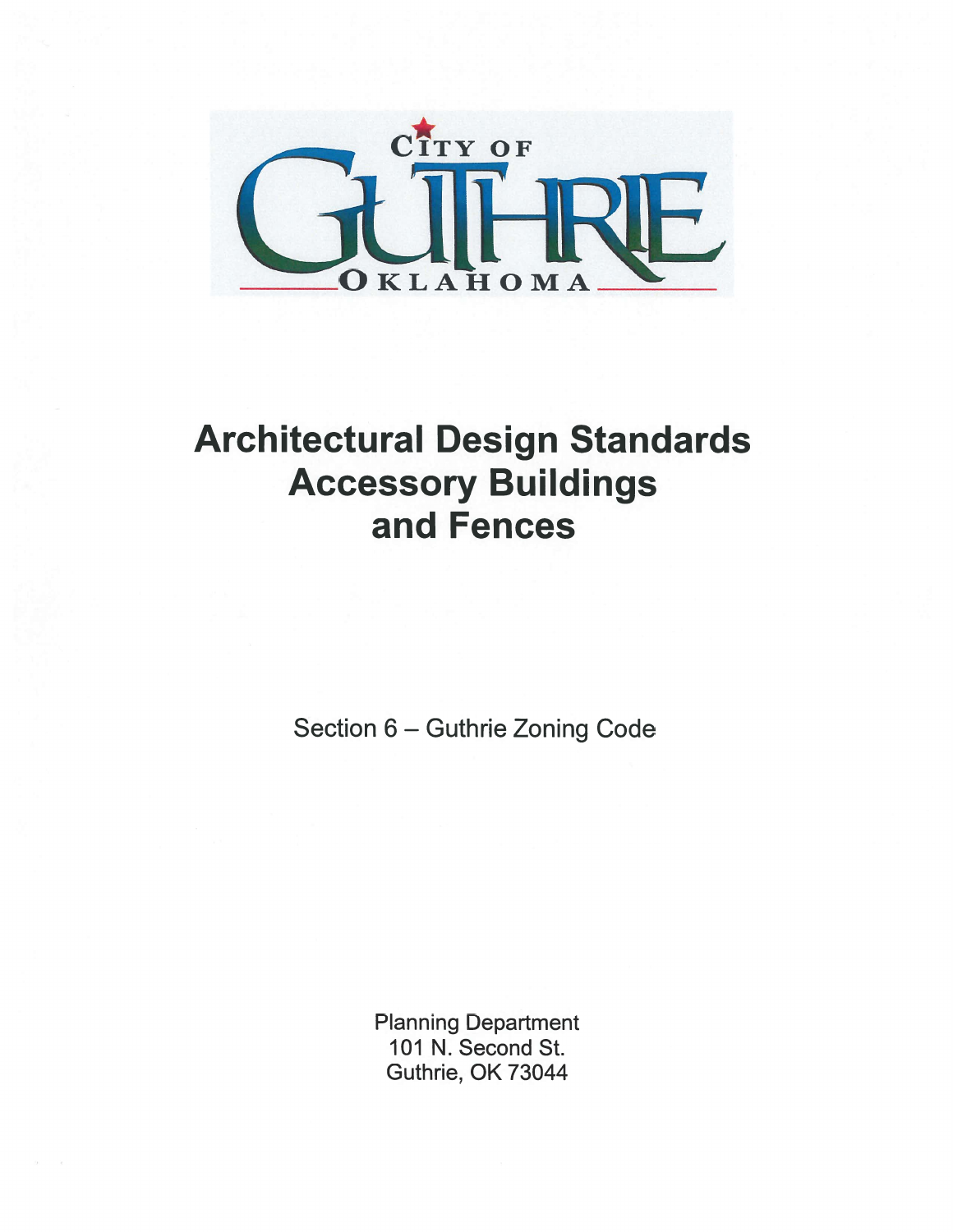# **Section 6 – Architectural Design Standards, Accessory Buildings and Fences**

## **6.1 Residential Architectural Design Standards**

- A. The provisions of the residential standards herein are divided into four sets of standards based on the use and location within the City. Residential properties or properties with a single-family residential use will be subject to the standards outlined within Section 6.1(B), properties located within the Guthrie Proper Overlay District will be subject to the standards outlined within Section 6.1(C), multi-family development will be subject to standards outlined within Section 6.1(D) and residential standards within the Guthrie Capitol Townsite Historic Overlay District will be subject to the standards outlined within 6.1(E).
- B. General Residential Architectural Design Standards
	- 1. Residential structures shall be designed in an attractive manner to compliment the surrounding neighborhood, in size and character.
	- 2. New subdivisions shall have sidewalks, curbs and gutters. In existing subdivisions/ neighborhoods, if adjacent parcels have sidewalks, curbs and/or gutters, then sidewalks, curbs and/or gutters must be provided**.** Sidewalks must be a minimum of 48" wide. Exceptions: Lots of one acre or more and multi-family developments.
	- 3. All residences shall have a minimum of a one stall garage.
	- 4. Shake or corrugated metal roofs are prohibited. All gutters, downspouts, and rooftop vents shall be treated with a color similar to the exterior materials.
	- 5. Building Exteriors
		- a. Exteriors shall be stone, brick, wood, stucco, fiber-cement siding (Hardie board), vinyl siding or aluminum siding.
		- b. Residences on properties five (5) acres or greater in size not located within an overlay district may have metal exteriors.
	- 6. Each new residence should have a minimum of one tree, of two- inch caliper, in the front yard and appropriate lawn, ground cover and shrubs.
	- 7. The use of colors that are compatible with the surrounding area is highly encouraged.
	- 8. Additions must be compatible in massing, size, scale, and architectural features to the existing structure.
	- 9. Electrical and gas meters and other mechanical equipment must be located on the side or rear façade. If visible, they must be screened with shrubbery or fencing.
- C. Guthrie Proper Overlay District Residential Architectural Design Standards
	- 1. The architecture of residential structures within this overlay district shall be compatible with architectural styles/periods commonly known as Colonial, Bungalow, Craftsman or Victorian. The overlay district boundaries are established as set forth in Ordinance No. 3340.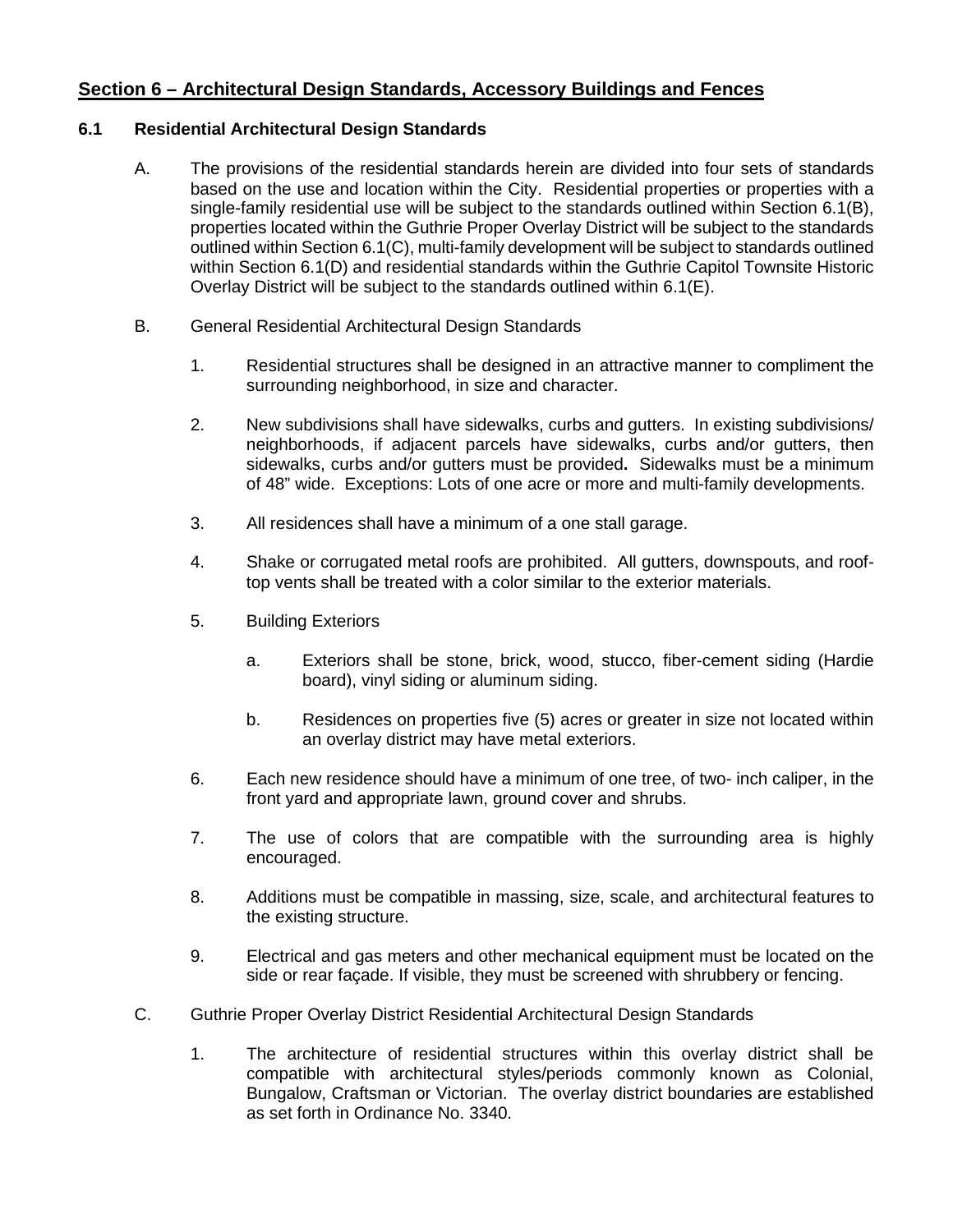

- 2. Specific elements are as follows:
	- a. Where the lots on both sides of a proposed dwelling have been developed with a front yard depth less than required by the respective zoning district, the front yard of the proposed dwelling shall be not less than the average depth of the adjacent dwellings or fifteen (15) feet, whichever amount is greater.
	- b. Each building facade shall include a front porch with a width not less than half of the front façade width.
	- c. Fenestration (openings in the building envelope, including the installation of windows and doors) shall comprise at least 25%, but no more than 70%, of the front façade. Fenestration on the side and rear facades shall be done in a manner that compliments design within the surrounding neighborhood.
	- d. Blank lengths of wall exceeding 15 linear feet are prohibited on any façade.
	- e. A minimum of a single stall garage is required.
		- i. Detached garages shall be located in the rear yard. A detached garage must be located behind the rear building facade of the home.
		- ii. Attached garages
			- (a) Attached garages facing a street shall be setback at least 10 feet from the front building façade. Attached single stall garages that are orientated in a manner to have a side or rear yard entrance are exempt from the 10-foot setback but cannot project beyond the front building façade.
			- (b) Attached two stall or larger garages must have a side or rear yard entrance and cannot project beyond the front building facade.
	- f. Exteriors shall be stone, brick, wood, fiber-cement siding (Hardie board), vinyl siding or aluminum siding. Stucco or similar materials may be used as design elements but cannot exceed 25 percent of the overall building design.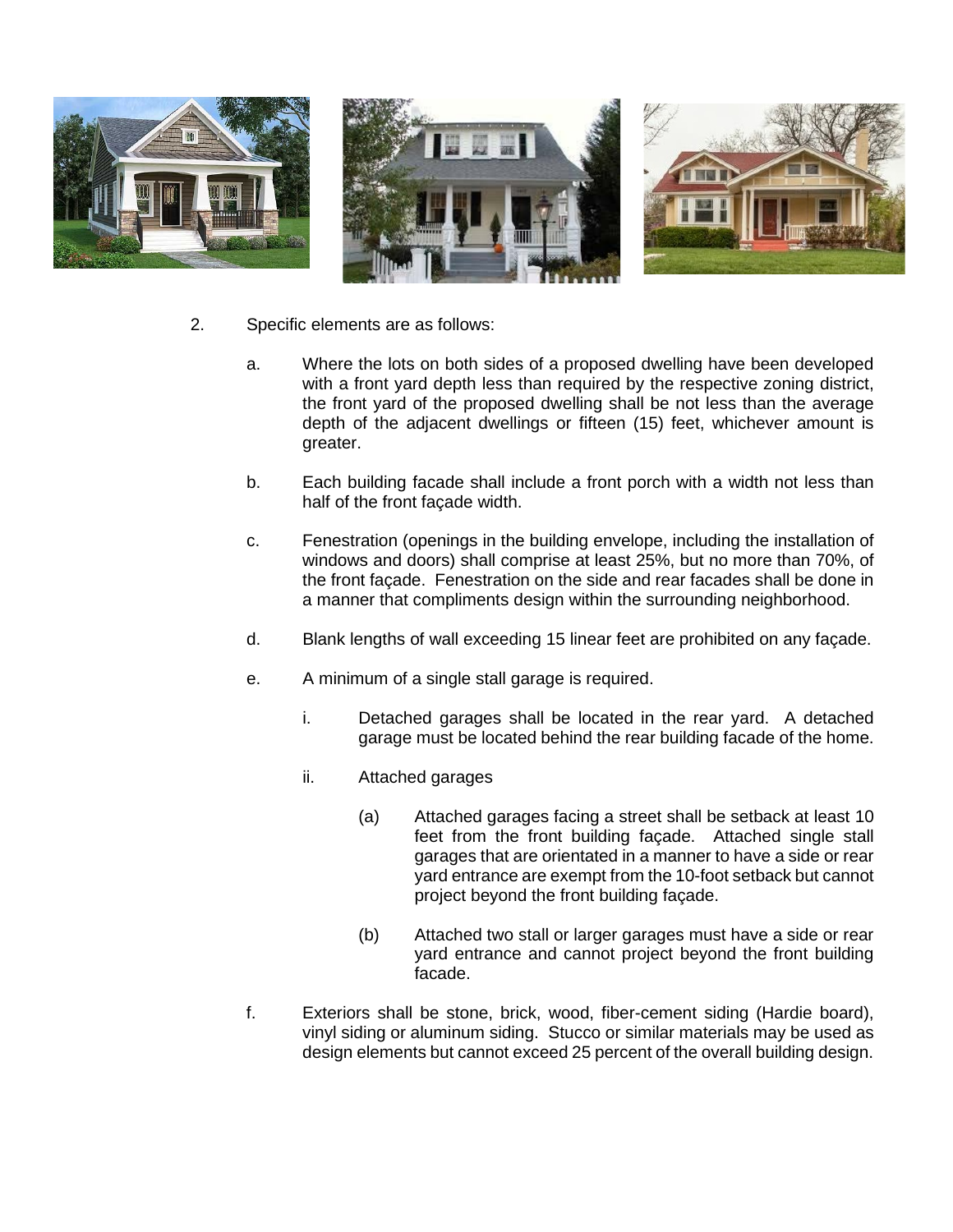- D. Multi-family Residential Architectural Design Standards
	- 1. Single-family and two-family development on multi-family zoned property within the Guthrie Proper Overlay District shall meet all design and architecture requirements outlined in Section 6.1.C.
	- 2. In multi-building developments, the buildings are encouraged to be arranged to enclose the common areas. Common areas and courtyards should be convenient to a majority of units.
	- 3. Wall plane projections or recesses shall be incorporated to ensure no blank lengths of a building wall exceed 50 linear feet.
	- 4. Blocky, uniform facades are prohibited. The facades of all multifamily buildings shall be articulated through the incorporation of two or more of the following:
		- a. Balconies
		- b. Bay or box windows
		- c. Porches
		- d. Dormers
		- e. Variations in materials
		- f. Variations in roof forms
	- 5. Single building multifamily developments. The massing and use of exterior materials should be arranged to give the building the appearance of a large singlefamily home.
	- 6. Exteriors shall be stone, brick, wood, stucco, fiber-cement siding (Hardie board), vinyl siding or aluminum siding.
	- 7. All parking, garages or carports shall be internalized so that they are not visible from adjacent streets. Garages or carports shall be integrated in design with the principal building architecture and incorporate similar and compatible forms, scale, materials, color and details.
- E. Guthrie Capitol Townsite Historic Overlay District

The boundaries of the Guthrie Capitol Townsite Historic Overlay District are established per Ordinance No. 3075.

1. All residential development within the Guthrie Capitol Townsite Historic Overlay District will be subject to the provisions of Ordinance No. 3075 and as approved by the Historic Preservation Commission.

## **6.2 Commercial Architectural Design Standards**

A. The provisions of the Commercial Architectural Design Standards herein will apply to any commercial zoned property. Commercial design standards within the Guthrie Capitol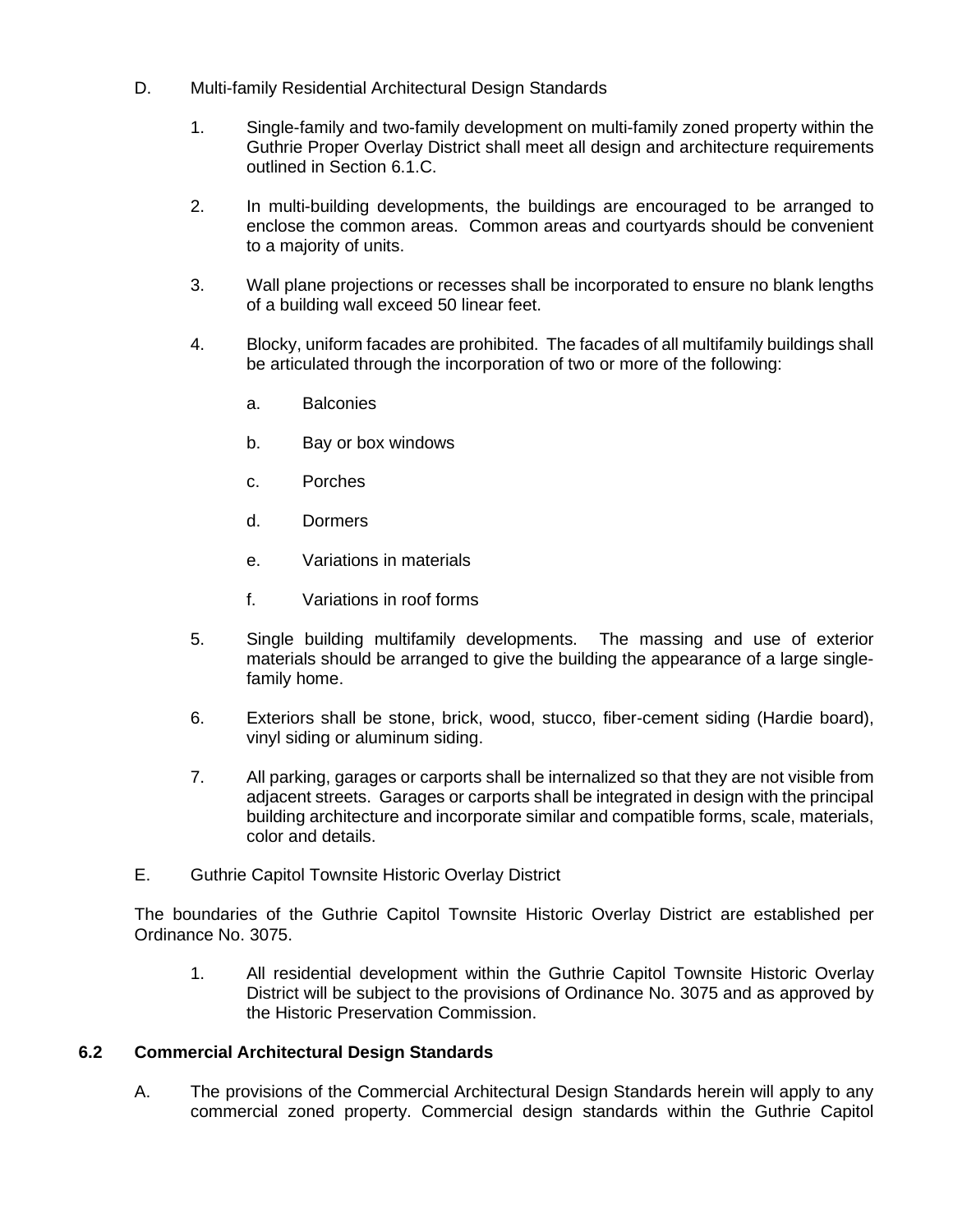Townsite Historic Overlay District will be subject to the provisions of the Guthrie Historic Preservation Ordinance and as approved by the Guthrie Historic Preservation Commission.

- B. General Commercial Architectural Design Standards:
	- 1. All buildings on the same site shall be related in architectural style, color scheme and building materials.
	- 2. Human scale must be created by the use of architectural elements such as colonnades, canopies, walkways, street-level display windows, lighting, and a variety of building materials.
	- 3. Avoid flat looking walls/facades and large, boxy buildings. Pilasters, protruding brick columns, change in brick color and wall recesses/projections are encouraged architectural techniques. Give the greatest consideration in terms of design emphasis and detailing to the street facing façade (or façades if a corner site) but all elevations of a building shall include architectural design elements.
	- 4. Building Exterior
		- a. Exterior materials shall be stone, cast stone, sandstone, brick, tinted/textured concrete masonry units or an equivalent long-lasting masonry material.
		- b. Materials such as stucco, wood, metal, or EFIS are permitted when incorporated with materials outlined within Section 6.2(4)(a) and designed to ensure balance throughout the overall building design but cannot exceed a total of sixty percent (60%) of the overall building design.
		- c. Primary façade colors shall be low reflectance, subtle, neutral colors. The use of high intensity colors, metallic colors, or fluorescent colors shall be prohibited.
	- 5. Awnings
		- a. Use awnings to provide weather protection and create visual interest and scale to a building. Coordinate awning colors with the color scheme for the entire building.
		- b. Awnings should have metal supports from above with frames made of iron, aluminum or wood with cloth, canvas, or metal covering the lower part of the covering where it extends across or over the sidewalk.
		- c. Awnings shall be at least eight feet above a sidewalk or easement and no awning shall exceed eight feet in depth from the building.
	- 6. Foundation planters and trees shall be incorporated around the building exterior to provide shade.
	- 7. Screening Requirements.
		- a. All refuse containers shall be fully enclosed on three (3) sides by a solid screen fence of at least six (6) feet in height and the enclosure shall be gated. The materials used for screening, including the enclosure, shall be of the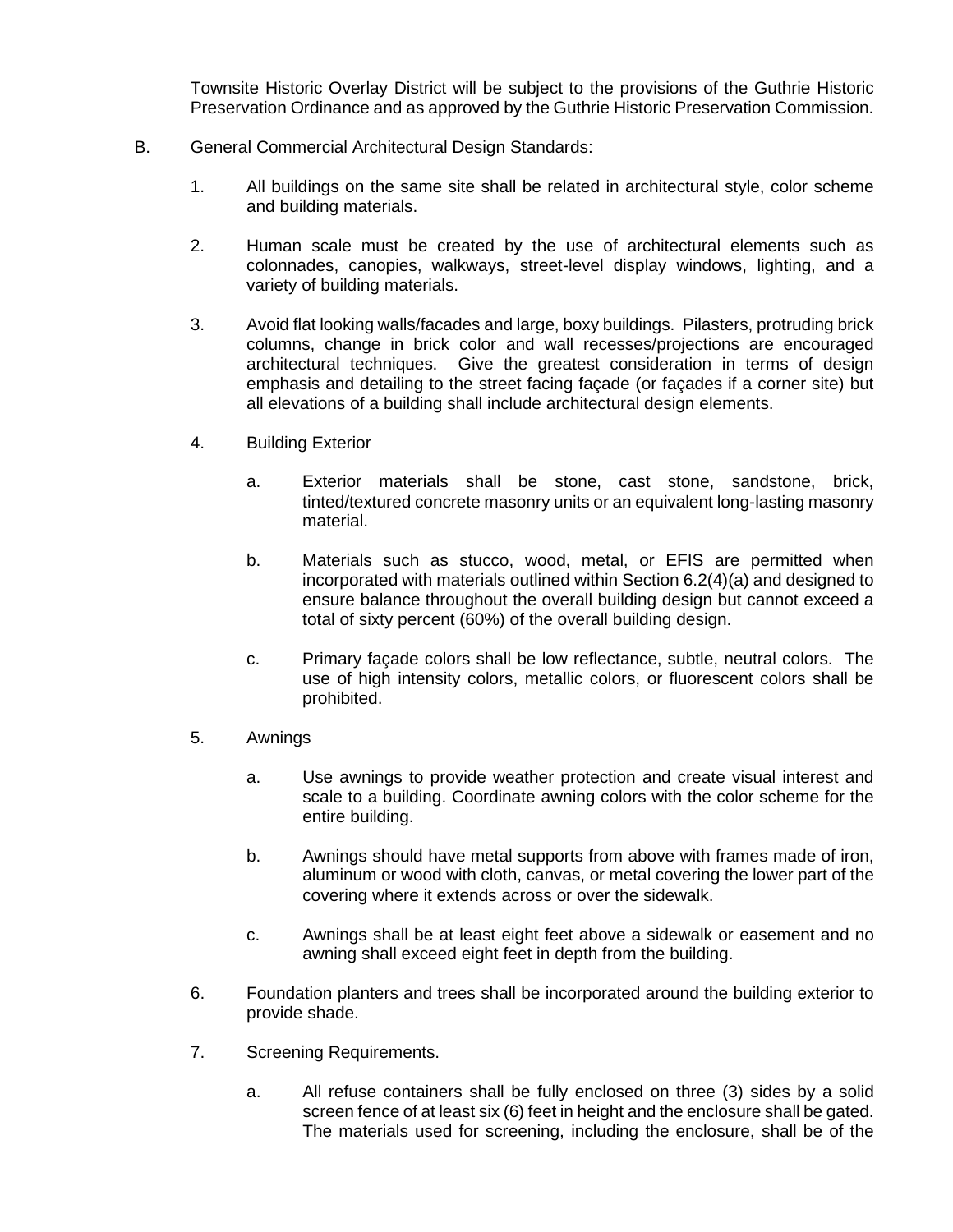same material as the principal structure and compliment the architecture of the principal structure.

- b. Loading berths/areas when adjacent to or across street from residential zoned properties shall be located in a manner to have the least visual and vehicular impact on the residential zoned properties. The loading berths/areas shall be screened as much as possible. The screening shall be an opaque fence of the same material as the principal structure and compliment the architecture of the principal structure and be a minimum of seven (7) feet in height.
- c. Opaque fencing or landscaping or combination of the two shall be used to screen ground level mechanical equipment or any utility.
- d. The architectural design of buildings shall incorporate design features which screen, contain, and conceal all rooftop heating, ventilation, air conditioning units, or similar units around all sides. This can be accomplished using parapets or screening boxes around the individual units, or a combination of the two.
- 8. All commercial developments are required to provide off-site improvements (curbs, gutters, drive approaches, streets and/or street widening, etc.). In addition, a minimum of 48" sidewalk is required and must provide connectivity to adjacent properties. All improvements must be ADA compliant.
- C. Division St. and Noble Ave. Commercial Corridor
	- 1. The purpose of the Division St. and Noble Ave. Commercial Corridor is to enhance the area around the Capital Townsite Historic District through these two main corridors. The corridor will apply to all commercial properties with frontage along Division St. between Springer Ave. and Interstate 35 and all commercial properties with frontage along Noble Ave. between 2<sup>nd</sup> St. and Interstate 35.
	- 2. Division St. and Noble Ave. Commercial Corridor architectural design standards are as follows:
		- a. All provisions of Section 6.2(B) apply except the building exterior requirements as outlined in Section 6.2(C)(2)(c).
		- b. All buildings front façade/entrance shall be orientated towards Division St. or Noble Ave.
		- c. Building Exterior:
			- i. Front façade elevations shall be at least sixty percent (60%) red brick. The remaining forty percent (40%) of the front façade shall be stone, cast stone, sandstone, tinted/textured concrete masonry units or an equivalent longlasting masonry material.
			- ii. The side and rear elevations of a building shall have primary exterior materials of stone, cast stone, sandstone, brick, tinted/textured concrete masonry units or an equivalent long-lasting masonry material. Plain concrete block is not allowed.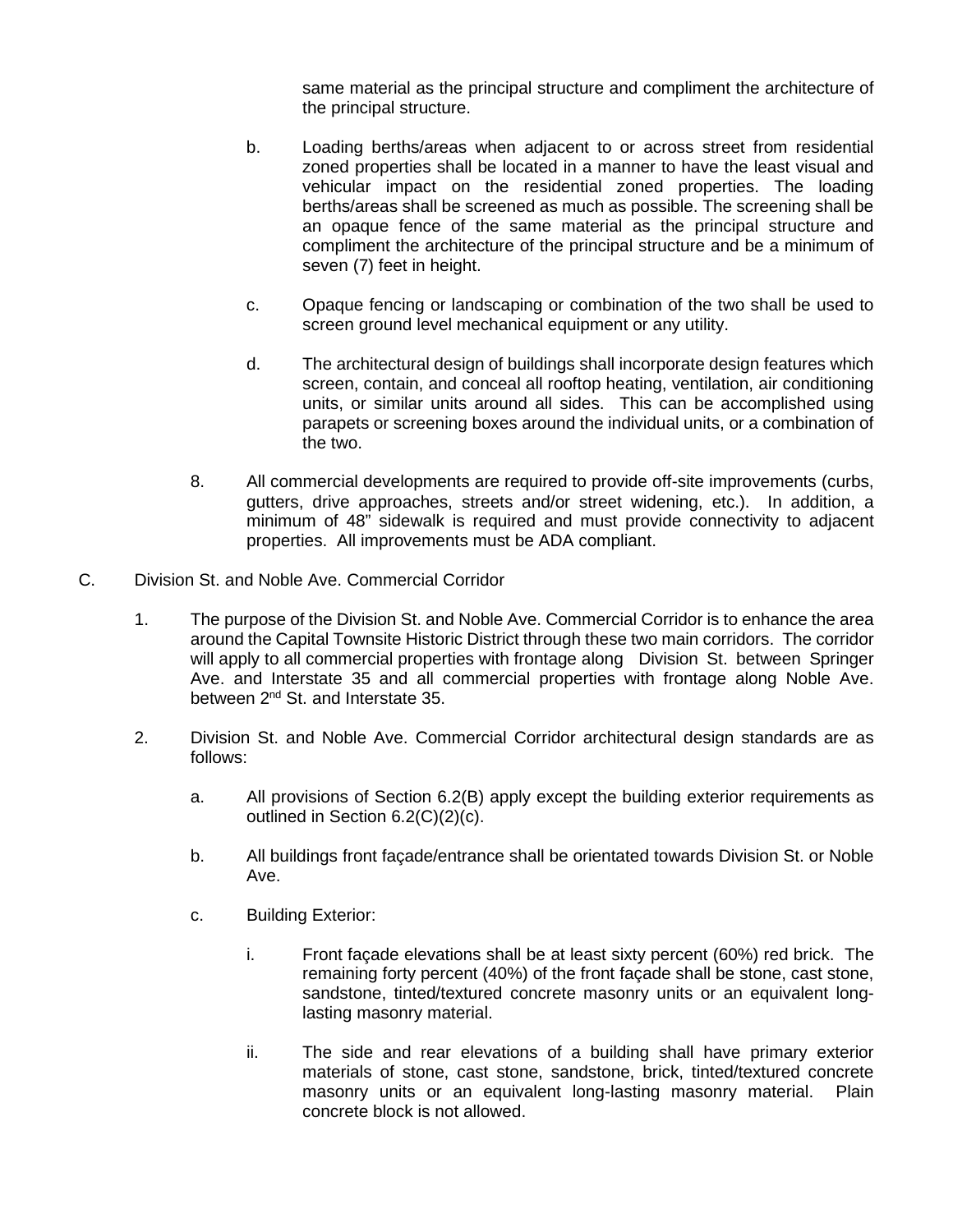- iii. The side and rear elevations of a building may include materials such as stucco, wood or EFIS as secondary materials when incorporated as design elements with the primary materials but cannot exceed a total of twenty percent (20%) of the overall building design.
- iv. The side and rear elevations of a building may include metal panels when incorporated as a design element but cannot exceed a total of ten percent (10%) of the overall building design.
- v. Primary façade colors shall be low reflectance, subtle, neutral colors. The use of high intensity colors, metallic colors, or fluorescent colors shall be prohibited.

# **6.3 Industrial Architectural Design Standards**

- A. The provisions of the Industrial Architectural Design Standards herein will apply to any industrial zoned property.
- B. General Industrial Architectural Design Standards:
	- 1. Buildings within Industrial zones that meet the frontage requirements within the Division St. and Noble Ave. Commercial Corridor are subject to all the provisions of Section 6.2(C).
	- 2. Buildings within Industrial zones that do not meet the frontage requirements within the Division St. and Noble Ave. Commercial Corridor are subject to the following provisions:
		- a. All elevations of any building shall be composed of high-quality brick, stone, masonry, concrete (including pre-cast concrete or tilt slab construction), stucco, synthetic stucco (EIFS products) or custom architectural metal panel systems or a combination of these materials. Buildings with metal panels shall have factory applied paint or special coatings of an earth toned color pallet, raised or standing seams and be no less than 26-gauge material. No other materials, including corrugated steel or aluminum or other untreated metal may be used on the exterior of any improvements.
		- b. Plain pre-engineered metal buildings without architectural enhancement are not permitted.
		- c. All buildings on the same site shall be related in architectural style, color scheme and building materials. The size of windows and doors should be related to the scale of the wall in which they appear. Monotonous repetition should be avoided where possible in the location, size, and shape of windows and small doors. Utility doors, fire doors, loading docks, and other potentially unsightly elements should be designed to blend with the building's architecture.
		- d. Main entryways should be clearly defined and smoothly integrated with the building and be a focal point for design. Canopies, roof overhangs, recessed areas, and frame line extensions can achieve these effects.
	- 3. All industrial developments are required to provide off-site improvements (curbs, gutters, drive approaches, streets and/or street widening, etc.). In addition, a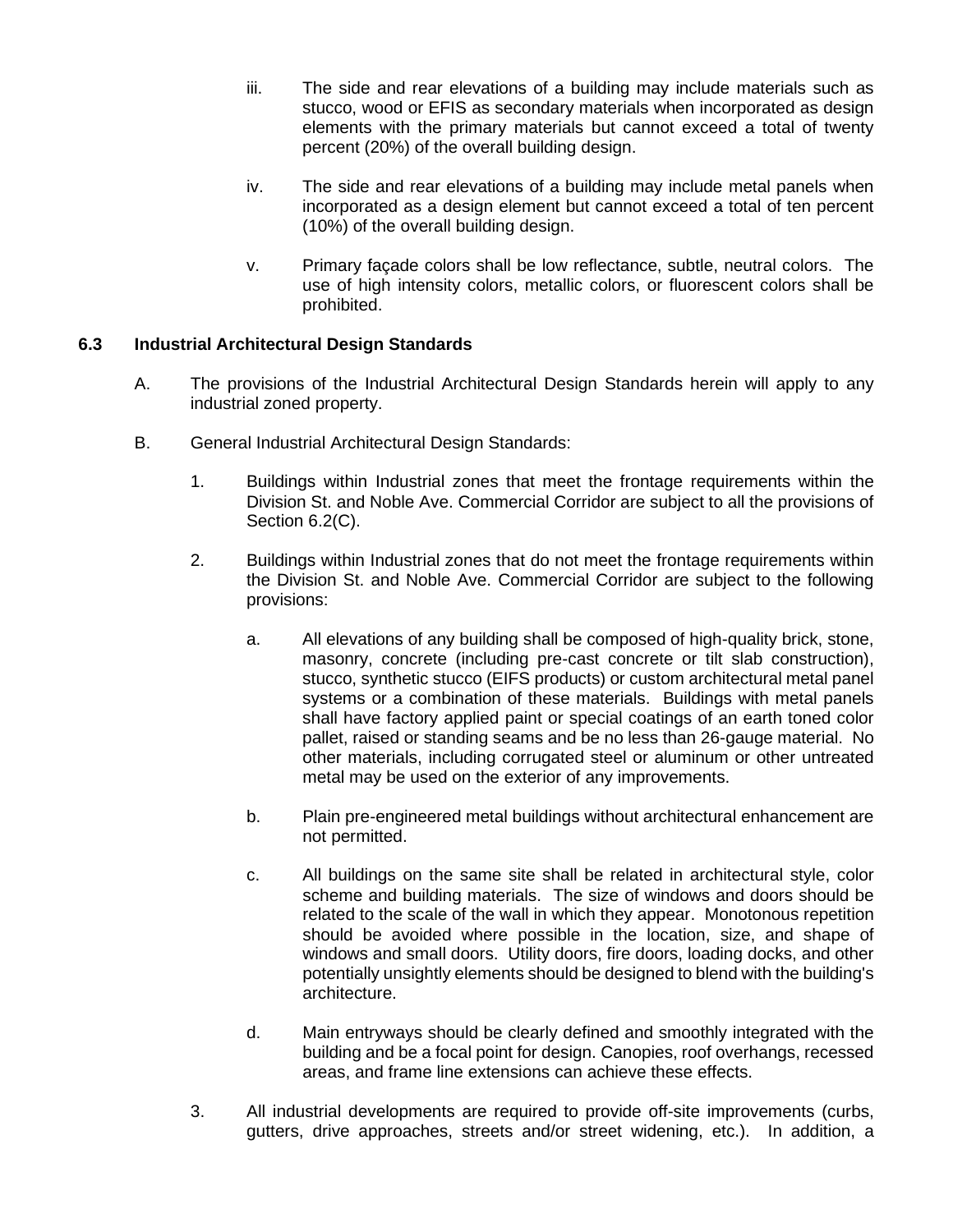minimum of 48" sidewalk is required and must provide connectivity to adjacent properties. All improvements must be ADA compliant.

#### **6.4 Exceptions to Architectural Design Standards**

A. Modifications or exceptions to residential, commercial or industrial architectural design standards may be approved through a Special Use Permit.

#### **6.5 Residential Accessory Building Standards**

- A. It is the intent of this code to allow residential accessory structures on property in the Residential Zoning Districts as long as the accessory structures meet all development standards. An accessory structure shall be incidental to and shall not alter the primary use or character of the site.
- B. Definitions
	- 1. Residential Accessory Buildings are inclusive of but not limited to (this listing is not meant to be an exhaustive listing):
		- a. Garage, carport, workshop, garden shed, tool shed, storage shed, greenhouse, gazebo, pergola or arbor, pool house or cabana
- C. Applicability of the Residential Accessory Building Standards
	- 1. The Residential Accessory Building Standards set forth herein shall apply to all residential accessory buildings in the following Residential Zoning Districts:
		- a. R-1 (One-family Dwelling District), R-2 (General Residential District), R-5 (Planned Urban Development District) and R-6 (Manufactured Housing District)
- D. The Residential Accessory Building Standards set forth herein shall also apply to all residential accessory buildings on property in the Zoning Districts listed below when the property is being used for residential use:
	- 1. A-1 General Agriculture District Accessory structures serving principal agricultural uses on properties five (5) acres or more in area shall not be subject to the regulations specified herein. However, on those properties in the A-1 General Agriculture District which contain less than five (5) acres in area the regulations specified herein for residential accessory buildings shall apply.
	- 2. A-2 Suburban District Accessory structures serving principal agricultural uses on properties five (5) acres or more in area shall not be subject to the regulations specified herein. However, on those properties in the A-2 Suburban District which contain less than five (5) acres in area the regulations specified herein for residential accessory buildings shall apply.
	- 3. C-1 (Neighborhood Shopping District), C-2 (General Commercial District) C-3 (Highway Commercial District) and CBD (Central Business District).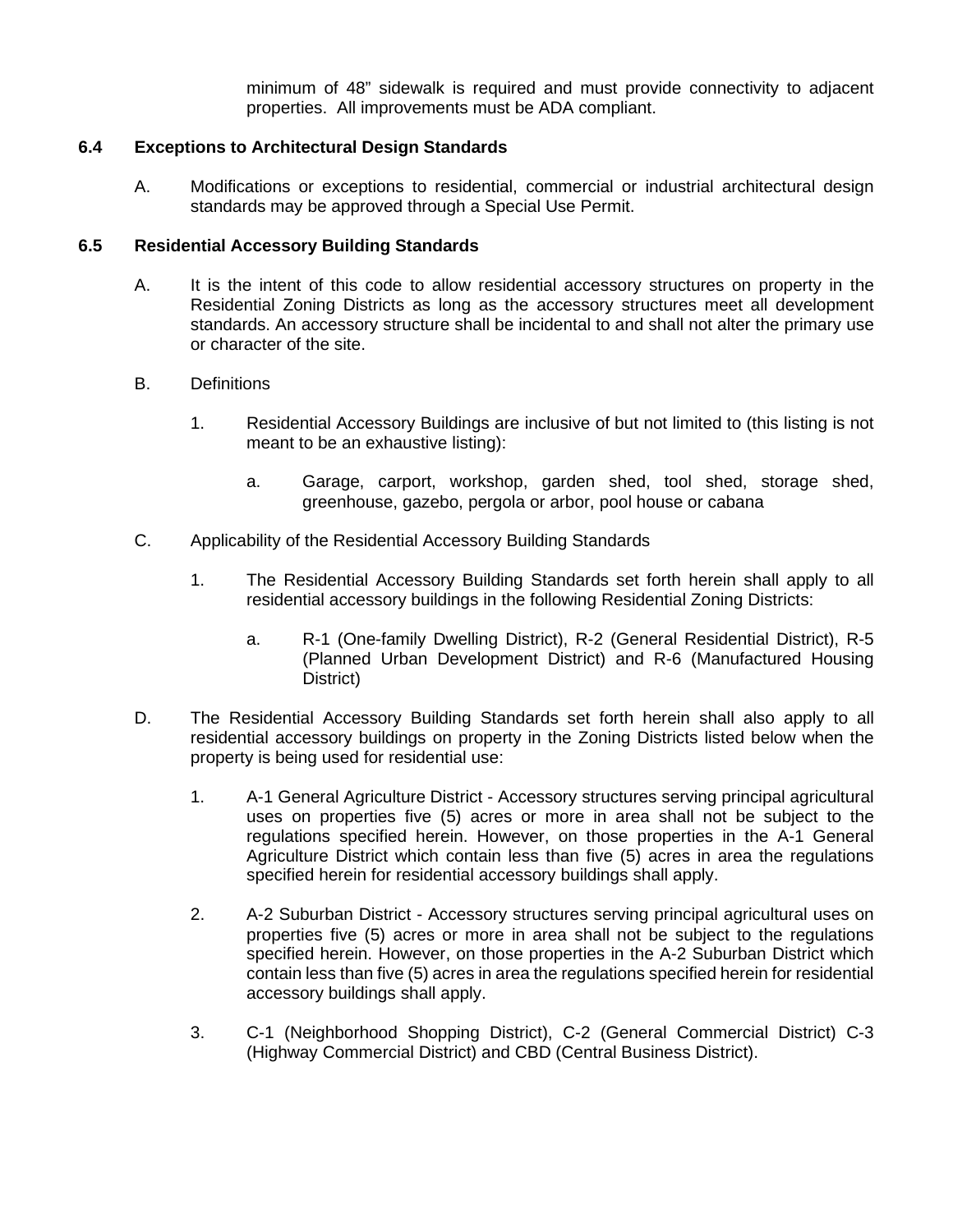- E. Requirement for a Special Use Permit for Exception to Setback Standards
	- 1. Any Residential Accessory Building, whether a building permit is required or not, that will be located in front of the farthest rear wall of the main residential structure on the property shall require a Special Use Permit approved by the City Council based on a recommendation from the City Planning Commission.
	- 2. This requirement of a Special Use Permit shall also apply to any garage and/or carport constructed after the completion of the original residential structure that is not be located behind the farthest rear wall of the main residential structure on the property.
	- 3. Exception- if the Special Use Permit for any property located within the Guthrie Capitol Townsite Historic Overlay District, then the Special Use Permit shall also be subject to the approval of the Historic Preservation Commission.
- F. General Provisions
	- 1. Residential accessory buildings shall not be used for any commercial purposes and shall not be rented to another party.
	- 2. Residential accessory buildings are to be used by the property owner of the lot (land tract) on which they are located. Residential accessory buildings shall not contain living quarters nor more than one toilet and one washbasin restroom plumbing fixture (commonly referred to as a half-bath) and/or a wet bar. Residential accessory buildings shall not be used as dwelling spaces.
	- 3. Residential accessory buildings are to be used by the property owner of the lot (land tract) on which they are located.
	- 4. No residential accessory building is permitted on a lot that does not already have a main residential building on the lot. Residential accessory buildings cannot be constructed on vacant property and may not be sold separately from the sale of the entire property.
	- 5. All residential accessory buildings, even if a building permit is not required, must comply with the setback requirements.
	- 6. All residential accessory buildings must be of an earth toned color pallet and/or a color pallet which complements the main dwelling structure.
	- 7. Other architectural features of a detached residential accessory building must resemble or be similar to features found on the principal residential structure except for accessory structures that are allowed metal exteriors.
	- 8. Any residential accessory building that is five feet (5') or less from the principal residential structure shall meet one-hour fire resistance construction from both sides of the storage shed walls, unless the storage shed is constructed entirely of metal or other non-combustible components.
	- 9. Residential accessory buildings may not be placed on any utility or drainage easements.
	- 10. No residential accessory building shall encroach into the public right- of-way.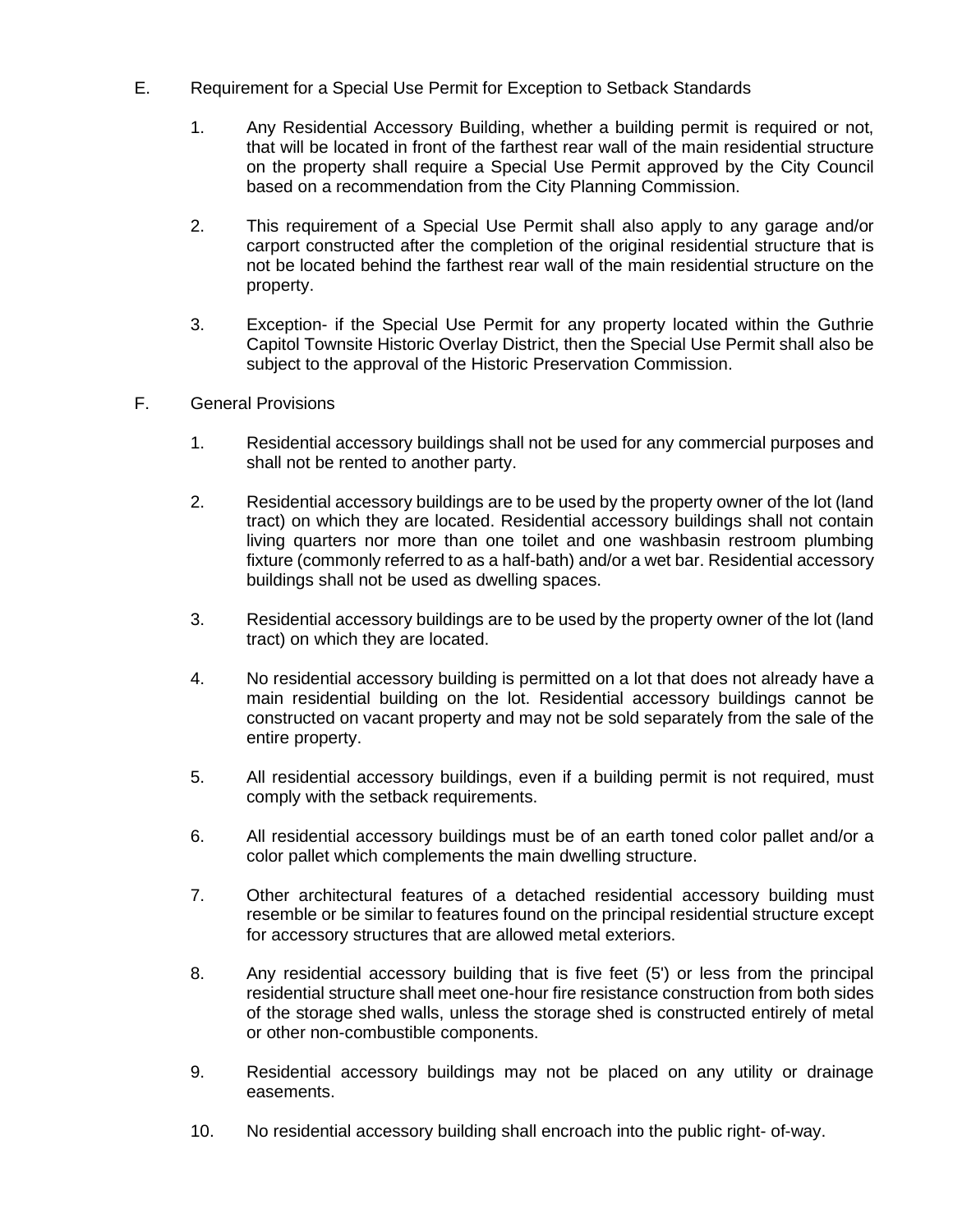- 11. Any residential accessory building with an area greater than 120 square feet shall be permanently constructed on a concrete foundation and shall conform to all applicable Building, Plumbing, Electrical, Mechanical and other similar codes adopted by the City.
- 12. Shipping Containers
	- a. Shipping containers are not allowed in any Residential Zoning District or on property in any other Zoning District identified herein being used for residential use. A temporary permit for shipping container may be obtained for containers used ancillary to a project with a valid residential building permit. A temporary permit may allow placement of a container at a residential building site for up to one hundred eighty (180) days for temporary storage after the building permit is issued. The temporary permit cannot be extended.
	- b. Placing a shipping container on a city street or right-of-way is not allowed.
	- c. Any look-alike shipping container units or metal buildings marketed as "containers" or "portable storage units" are regulated as shipping containers to which this section shall apply.
	- d. Exception: Portable moving containers/moving pods placed on private property in a Residential Zoning District or on property in any other Zoning District being used for residential use for no more than thirty days in any twelve-month period shall not be regulated by this section.
- 13. Motorized vehicles, truck trailers No motorized vehicles, truck trailers, or any portion thereof may be used for storage or any other purpose on private property in a Residential Zoning District or on property in any other Zoning District identified herein being used for residential use. Motorized vehicles truck trailers, or any portion thereof, may however be used temporarily for refuse disposal or storage during a period of construction or reconstruction of up to one hundred eighty days for temporary storage after a building permit has been issued.
- G. Building permit requirements
	- 1. Residential accessory buildings shall obtain a building permit and meet the standards set forth herein, however detached residential accessory buildings of one hundred twenty (120) sq. ft. and smaller in size and no more than ten (10) feet in building height as defined herein do not require a building permit unless they are within the Guthrie Capitol Townsite Historic District Overlay District. However, a plumbing, mechanical or electrical permit may still be required for any planned plumbing, mechanical or electrical work, etc.
- H. Height Limitations
	- 1. The peak height *(the tallest point of the structure)* of any accessory building shall not exceed fifteen (15) feet. For properties 1.5 acres or larger the maximum height shall not exceed twenty (20) feet.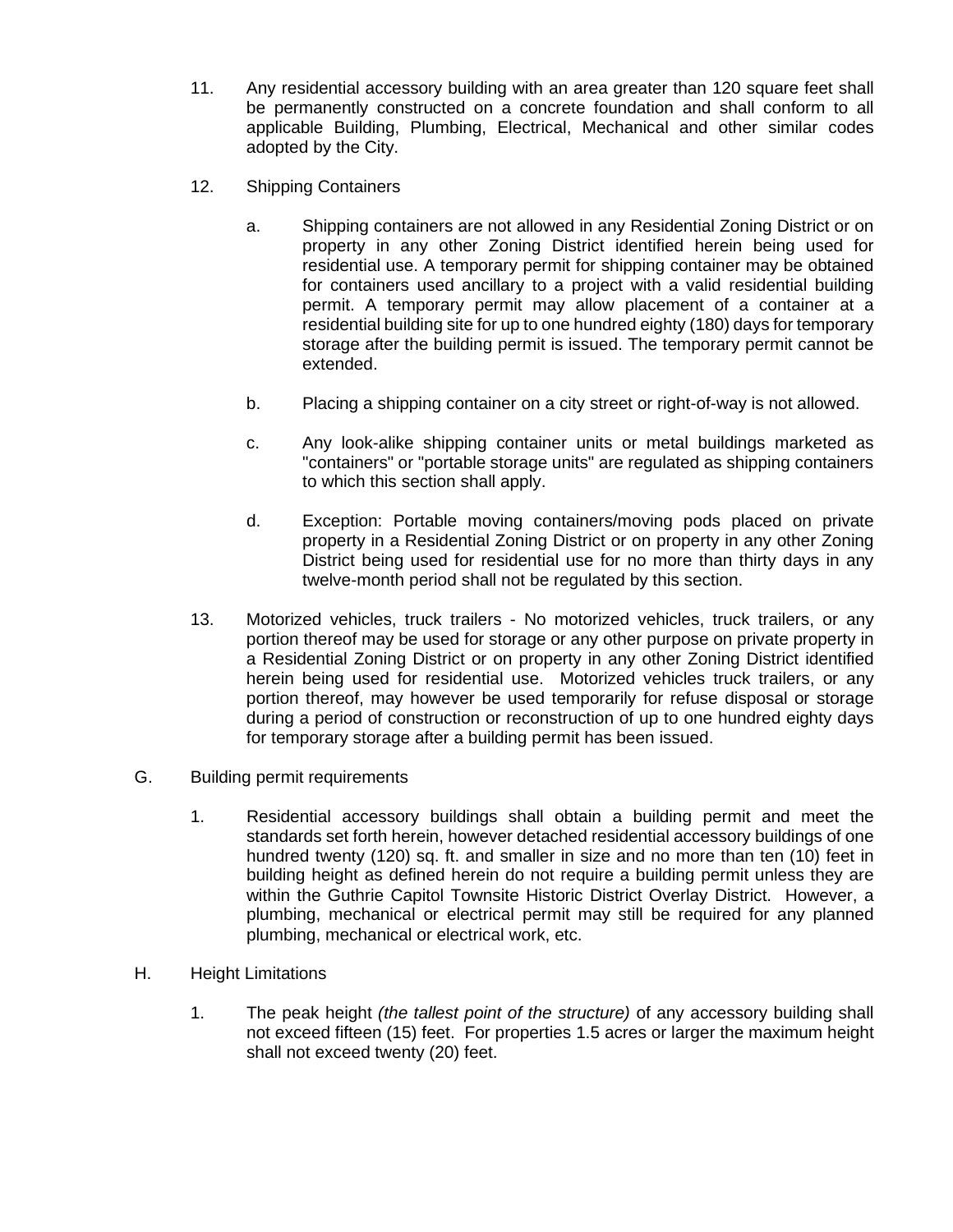#### I. Roof Type

- 1. All residential accessory buildings, except as provided herein, shall have a pitched (peaked) gable or hip type roof, with roof lines similar to the roof lines and angles of the principal residential structure on the property, unless the main or primary structure has a flat roof covering more than half of the residence, excluding any garage or carport flat roof feature attached to the principal residential structure.
- 2. All residential accessory building roofs shall have a minimum roof overhang of 12 inches at both the eaves and gable end. Overhangs should generally be proportionate to the height of the building being constructed, with some exceptions, of course, due to function.
- 3. Shed or lean-to roofs are prohibited on all residential accessory buildings except for accessory buildings on lots one (1) acre or larger.
- 4. Subject to obtaining a Special Use Permit (Section 6.4.E), carports located in front of the farthest rear wall of the main residential structure may have a flat roof if approved by the City Council based on a recommendation from the City Planning Commission that the flat roof would allow the carport to blend in better with the surrounding neighborhood streetscape. If the Special Use Permit approving the flat roof, is for any property located within the Guthrie Capitol Townsite Historic Overlay District, then the Special Use Permit shall also be subject to the approval of the Historic Preservation Commission.
- J. Limitations on Building Materials
	- 1. Metal roofs are allowed on detached residential accessory buildings provided they are constructed with standing seams and concealed or exposed fasteners. The roof of any attached residential accessory building shall be the same material as the roof on the main residential structure, unless it is an attached carport that has an approved flat roof.
	- 2. No plastic, canvas or vinyl tarps shall be used in the final construction of any accessory buildings.
	- 3. Galvanized metal buildings are prohibited.
	- 4. No corrugated metal coverings or siding materials shall be established on any residential accessory structure. No vertical siding materials shall be established unless similar vertical siding materials are on the principal residential structure.
	- 5. Exterior Wall Materials
		- a. Exterior walls may be constructed of stone, brick, wood, stucco, fiber-cement siding (Hardie board), vinyl siding, aluminum siding or metal siding subject to the provisions of the paragraph below.
		- b. Unless prohibited due to the property being located within one of the Overlay Districts contained herein, metal siding on all detached residential accessory buildings, located behind the farthest rear wall of the main residential structure on the property, are allowed if the metal siding meets the following standards: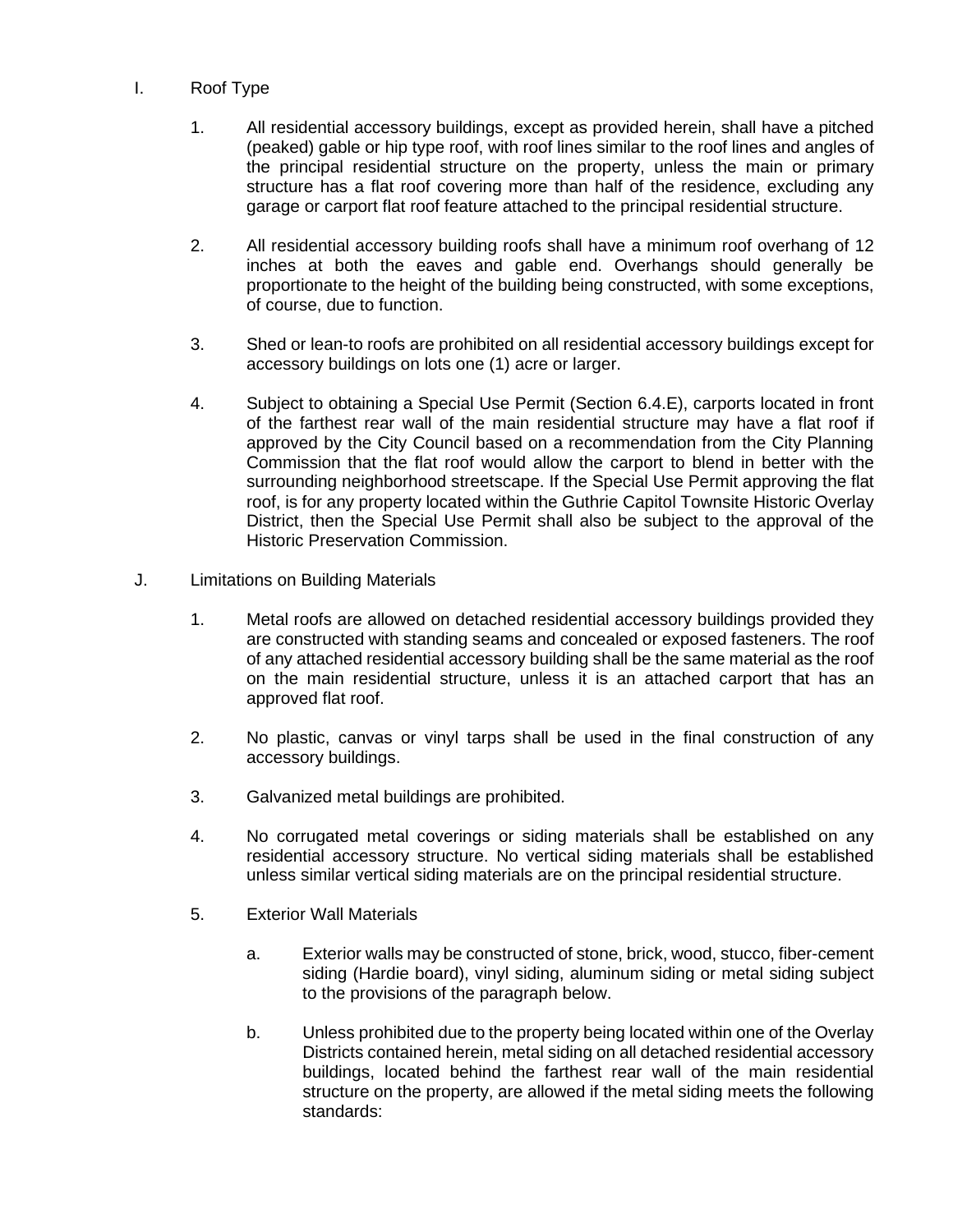- i. It has a pre-installed finish (paint) from the earth toned color pallet and/or a color pallet which complements the main dwelling structure, has raised or standing seams, is a minimum of 26 gauge steel and has a comer trim.
- K. Maximum Number and Size of a residential accessory building
	- 1. Properties less than one and one-half (1.5) acres in size are limited to no more than two (2) accessory buildings on a property. A detached garage counts toward the total allowable accessory buildings.
	- 2. The maximum floor area for any accessory structure shall not exceed 50% of the primary structures livable area or 850 sq. ft., whichever is less.
	- 3. Properties one and one-half (1.5) acres or greater in size
		- a. No more than three (3) accessory buildings may be located on a property. A detached garage counts toward the total allowable accessory buildings.
		- b. No limitation on the size/floor area of an accessory structure except that an accessory structure shall be compatible in scale with the surrounding neighborhood or adjacent properties. If city staff determines that the proposed accessory structure is too large in scale for the surrounding neighborhood or adjacent properties, the property owner may apply for a Special Use Permit.
	- 4. These limitations on the number of residential accessory buildings is inclusive of all accessory buildings regardless of size and whether or not a permit is required.
- L. Residential Accessory Building Overlay Districts
	- 1. The provisions of Section 6.5 herein shall apply to any residential accessory building on residential zoned properties and on property in any other zoning district identified herein being used for residential use that is located inside the boundaries of the following Overlay Districts, however any additional or more restrictive or conflicting provisions contained within this section shall supersede.
	- 2. Guthrie Proper Overlay District

The boundaries of the Guthrie Proper Overlay District are established per Ordinance No. 3340.

- a. This overlay district places both additional and more restrictive standards to maintain the historic value and nature of the area.
- b. Exterior walls shall be constructed of stone, brick, wood, fiber-cement siding (Hardie board), vinyl siding or aluminum siding.
- c. Roofs
	- i. Metal roofs are allowed on detached residential accessory buildings provided they are constructed with standing seams and concealed or exposed fasteners. The roof of any attached residential accessory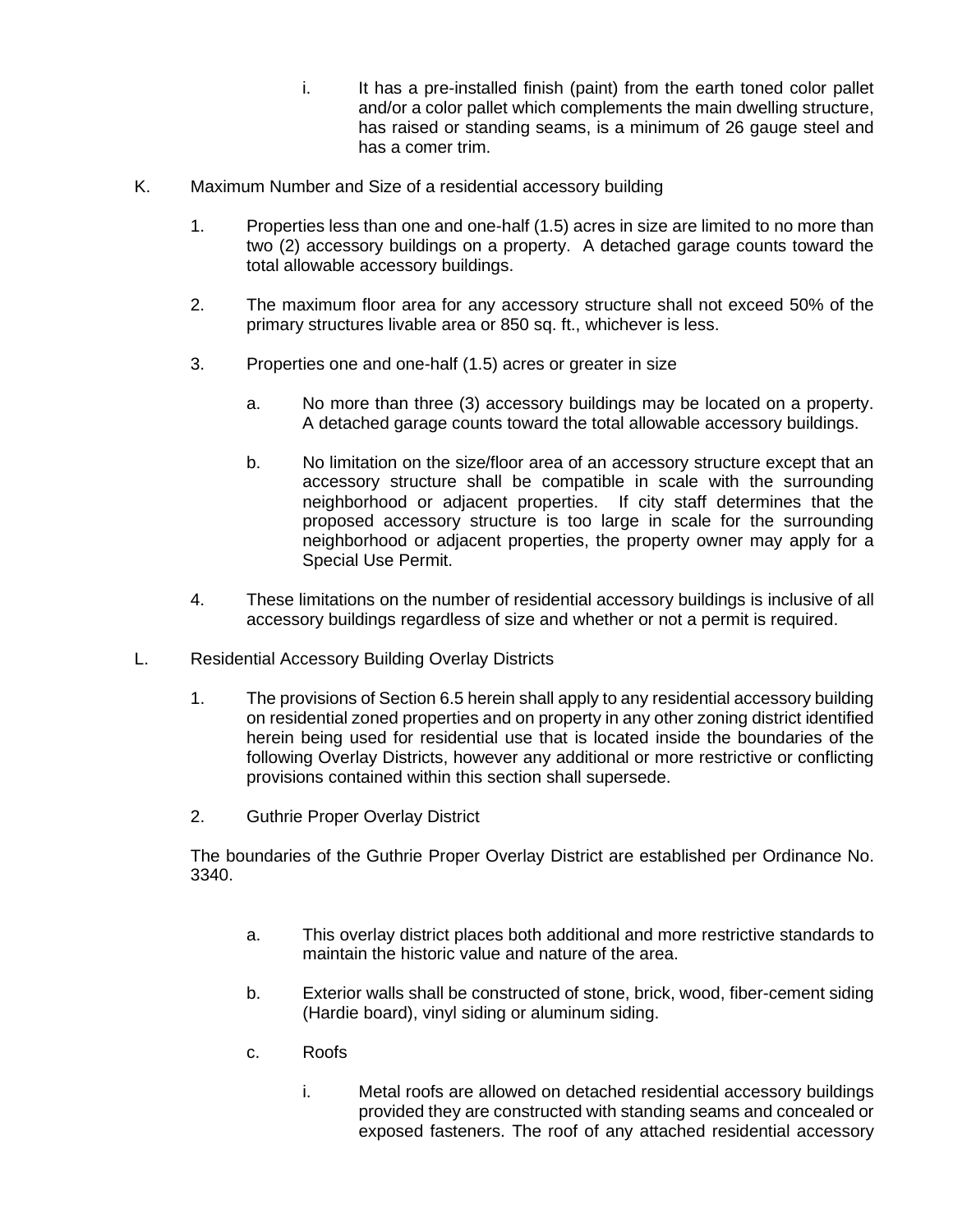building shall be the same material as the roof on the main residential structure, unless it is an attached carport that has an approved flat roof.

- ii. No shake or corrugated/ galvanized metal roofs are permitted.
- d. All residential accessory buildings must be of an earth toned color pallet and/or a color pallet which complements the main dwelling structure.
- 3. Guthrie Capitol Townsite Historic Overlay District

The boundaries of the Guthrie Capitol Townsite Historic Overlay District are established per Ordinance No. 3075.

- a. This overlay district places both additional and more restrictive standards on residential accessory building to preserve & protect the historic & architectural value of the Historic District.
- b. All Residential Accessory Buildings within the Guthrie Capitol Townsite Historic District Overlay District no matter their size shall require a Building Permit and prior approval of the Historic Preservation Commission.
- c. Exterior Walls- Metal siding & synthetic stucco {EIFS products} are strictly prohibited. Exterior walls shall be constructed of brick, stone, stucco, wood siding (or wood-simulated), or cementitious fiber board.
- d. Roofs
	- i. Metal roofs are allowed on detached residential accessory buildings provided they are constructed with standing seams and concealed or exposed fasteners. The roof of any attached residential accessory building shall be the same material as the roof on the main residential structure, unless it is an attached carport that has an approved flat roof.
	- ii. No shake or corrugated/ galvanized metal roofs are permitted.
	- iii. All gutters, downspouts, and roof-top vents shall be treated with a color similar to the exterior materials. Gutters shall be visually unobtrusive.
- e. Color
	- i. The use of colors that are compatible with the main building and the surrounding area is required. Color determination shall be based on historic schemes appropriate for the style of the building.
- f. The site plan & building plan for all residential accessory buildings are subject to approval by the Historic Preservation Commission.
- 4. Main Corridor and Midtown Overlay Districts

The boundaries of the Main Corridor and Midtown Overlay Districts are established per Ordinance No. 3340.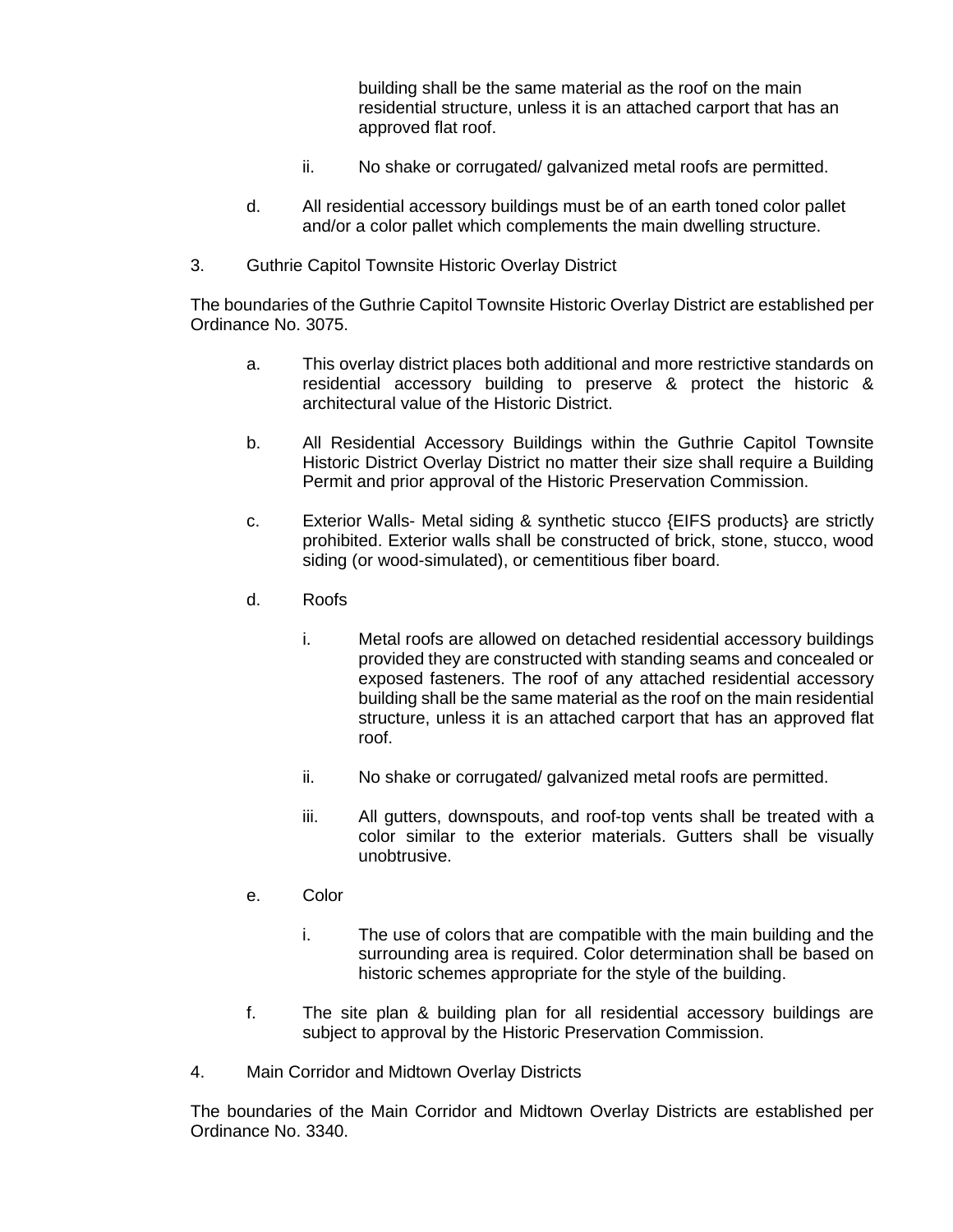- a. These overlay districts place both additional and more restrictive standards to maintain the historic value and nature of the area.
- b. Exterior walls- Metal siding & synthetic stucco {EIFS products} are strictly prohibited except as provided in the exception below. Exterior walls shall be constructed of brick, stone, stucco, wood siding (or wood-simulated), or cementitious fiber board.

Exception - Residential accessory buildings that are one hundred twenty (120) sq. ft. or less and located behind the farthest rear wall of the main residential structure on the property may have metal siding.

- c. Roofs
	- i. Metal roofs are allowed on detached residential accessory buildings provided they are constructed with standing seams and concealed or exposed fasteners. The roof of any attached residential accessory building shall be the same material as the roof on the main residential structure, unless it is an attached carport that has an approved flat roof.
	- ii. No shake or corrugated/galvanized metal roofs are permitted.
- d. All residential accessory buildings must be of an earth toned color pallet and/or a color pallet which complements the main dwelling structure.

#### **6.6 Fences, Walls and Hedges**

- A. The following requirements are intended to provide for the regulating of fences and walls in all districts.
- B. Fences, walls, and hedges in any district may be erected in a required yard, or along the edge of any yard, provided that:
	- 1. No fence, wall or hedge in residential districts located within the front yard shall exceed four (4) feet in height and no other fence or wall shall exceed seven (7) feet in height.
	- 2. Fences, walls and hedges in residential districts enclosing single property of five (5) acres or more and/or subdivision of ten (10) acres or more shall not exceed eight (8) feet in height.
	- 3. Fences, walls and hedges in commercial and industrial districts shall not exceed ten (10) feet in height.
		- a. Barbed wire may be permitted at the top of fences for security reasons provided that the bottom strand of barbwire shall not be less than six (6) feet above grade.
- C. No fence, wall or hedge more than two (2) feet in height above the curb or sidewalk level, shall be located within a triangular area measuring twenty-five (25) feet in two directions along the right-of-way lines from the point of street right-of-way intersection.
- D. Fences and walls in residential districts located in front yards or along the front or side yard lines parallel to any street shall not be constructed of solid materials. Fences shall not have opacity of more than 50%.